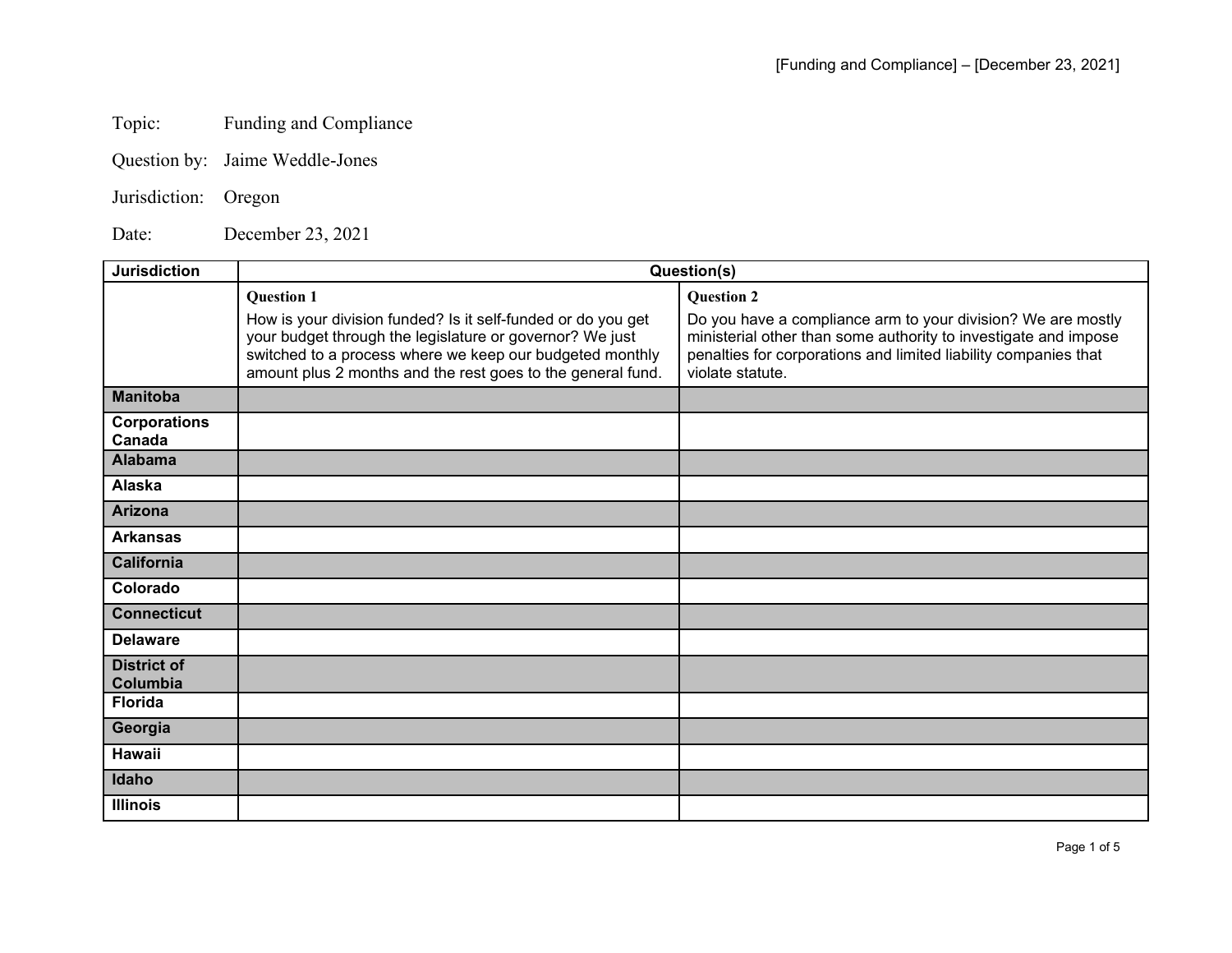| <b>Jurisdiction</b>  | Question(s)                                                                                                                                                                                                                                                                                                                                                                                                                                                                             |                                                                                                                                                                                                                                                                                                       |
|----------------------|-----------------------------------------------------------------------------------------------------------------------------------------------------------------------------------------------------------------------------------------------------------------------------------------------------------------------------------------------------------------------------------------------------------------------------------------------------------------------------------------|-------------------------------------------------------------------------------------------------------------------------------------------------------------------------------------------------------------------------------------------------------------------------------------------------------|
|                      | <b>Question 1</b><br>How is your division funded? Is it self-funded or do you get<br>your budget through the legislature or governor? We just<br>switched to a process where we keep our budgeted monthly<br>amount plus 2 months and the rest goes to the general fund.                                                                                                                                                                                                                | <b>Question 2</b><br>Do you have a compliance arm to your division? We are mostly<br>ministerial other than some authority to investigate and impose<br>penalties for corporations and limited liability companies that<br>violate statute.                                                           |
| <b>Indiana</b>       |                                                                                                                                                                                                                                                                                                                                                                                                                                                                                         |                                                                                                                                                                                                                                                                                                       |
| lowa                 |                                                                                                                                                                                                                                                                                                                                                                                                                                                                                         |                                                                                                                                                                                                                                                                                                       |
| <b>Kansas</b>        |                                                                                                                                                                                                                                                                                                                                                                                                                                                                                         |                                                                                                                                                                                                                                                                                                       |
| Kentucky             |                                                                                                                                                                                                                                                                                                                                                                                                                                                                                         |                                                                                                                                                                                                                                                                                                       |
| Louisiana            | Self-funded                                                                                                                                                                                                                                                                                                                                                                                                                                                                             | Ministerial only                                                                                                                                                                                                                                                                                      |
| <b>Maine</b>         |                                                                                                                                                                                                                                                                                                                                                                                                                                                                                         |                                                                                                                                                                                                                                                                                                       |
| <b>Maryland</b>      | Maryland's charter division is self-funded by fees paid for<br>expedited service, although the budget allocation is set<br>annually by the legislature/governor. Surplus expedited fee<br>revenue over budget allocation goes into a non-lapsing fund,<br>which for the past 7 years has been used to pay for IT<br>modernization projects after getting the appropriate approval<br>to do so. Prior to that the surplus would occasionally be<br>diverted to the state's general fund. | Maryland's charter department is mostly ministerial, although<br>there is a statutory process for SDAT to adjudicate fraudulent<br>filing claims upon notification from a party. There have been and<br>will continue to be some legislative attempts to increase our<br>compliance responsibilities. |
| <b>Massachusetts</b> | Almost all entity types have an annual report filing<br>requirement. The filing fees may be found via this link:<br>https://www.sec.state.ma.us/cor/corpdf/Fee Schedule.pdf                                                                                                                                                                                                                                                                                                             |                                                                                                                                                                                                                                                                                                       |
| <b>Michigan</b>      |                                                                                                                                                                                                                                                                                                                                                                                                                                                                                         |                                                                                                                                                                                                                                                                                                       |
| <b>Minnesota</b>     |                                                                                                                                                                                                                                                                                                                                                                                                                                                                                         |                                                                                                                                                                                                                                                                                                       |
| <b>Mississippi</b>   |                                                                                                                                                                                                                                                                                                                                                                                                                                                                                         |                                                                                                                                                                                                                                                                                                       |
| <b>Missouri</b>      |                                                                                                                                                                                                                                                                                                                                                                                                                                                                                         |                                                                                                                                                                                                                                                                                                       |
| <b>Montana</b>       |                                                                                                                                                                                                                                                                                                                                                                                                                                                                                         |                                                                                                                                                                                                                                                                                                       |
| <b>Nebraska</b>      |                                                                                                                                                                                                                                                                                                                                                                                                                                                                                         |                                                                                                                                                                                                                                                                                                       |
| <b>Nevada</b>        |                                                                                                                                                                                                                                                                                                                                                                                                                                                                                         |                                                                                                                                                                                                                                                                                                       |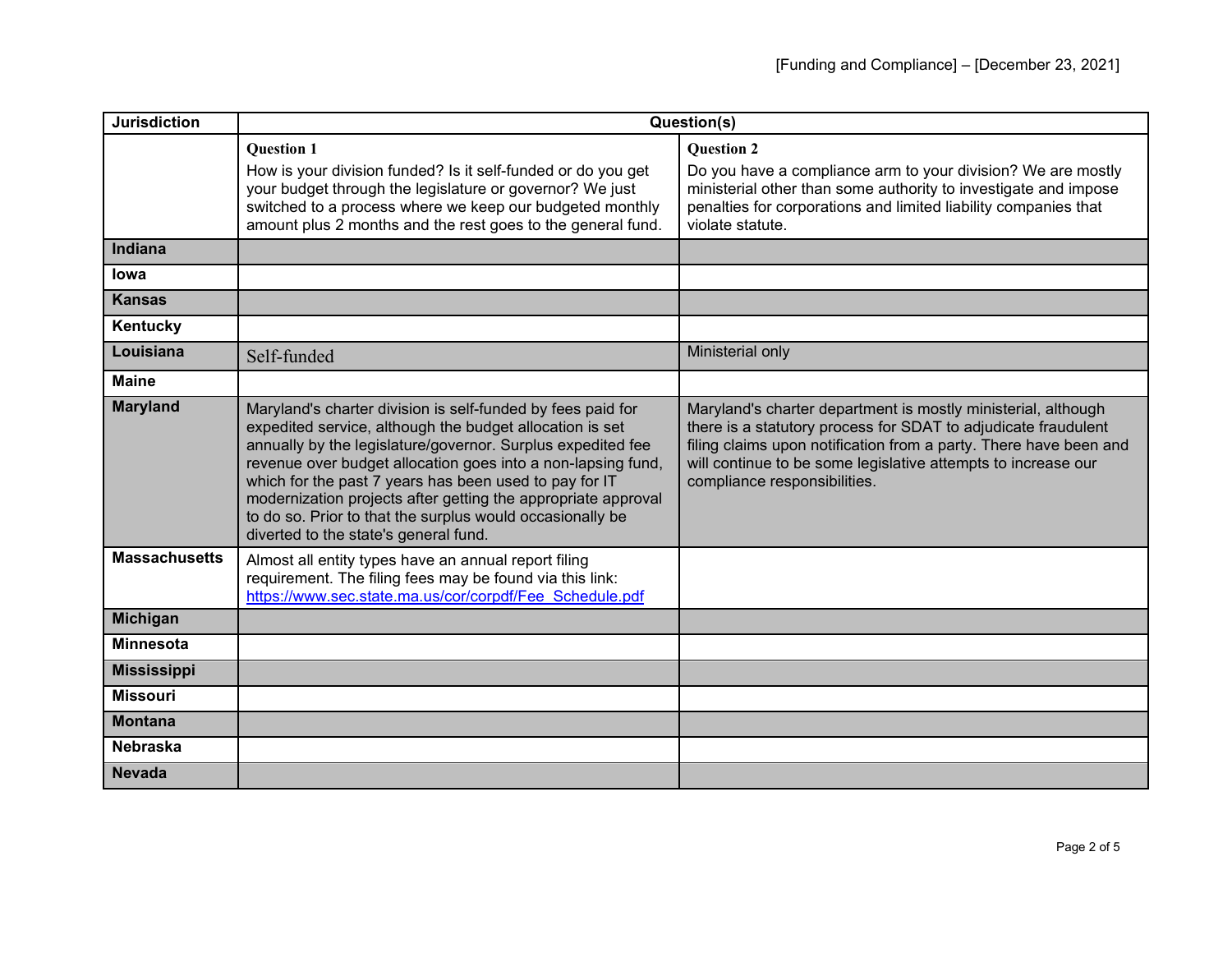| <b>Jurisdiction</b>   | Question(s)                                                                                                                                                                                                                                                                                                                                                                                                                                                                                                                                                                                                                                                                                        |                                                                                                                                                                                                                                             |
|-----------------------|----------------------------------------------------------------------------------------------------------------------------------------------------------------------------------------------------------------------------------------------------------------------------------------------------------------------------------------------------------------------------------------------------------------------------------------------------------------------------------------------------------------------------------------------------------------------------------------------------------------------------------------------------------------------------------------------------|---------------------------------------------------------------------------------------------------------------------------------------------------------------------------------------------------------------------------------------------|
|                       | <b>Question 1</b><br>How is your division funded? Is it self-funded or do you get<br>your budget through the legislature or governor? We just<br>switched to a process where we keep our budgeted monthly<br>amount plus 2 months and the rest goes to the general fund.                                                                                                                                                                                                                                                                                                                                                                                                                           | <b>Question 2</b><br>Do you have a compliance arm to your division? We are mostly<br>ministerial other than some authority to investigate and impose<br>penalties for corporations and limited liability companies that<br>violate statute. |
| <b>New Hampshire</b>  | The NH SOS budget is included in the State's Biennial<br>Operating Budget. It is funded by the General Fund, with the<br>exception of certain fees that are dedicated for business<br>services operations and IT expenditures:<br>All filing fees related to corporations, including late fees<br>(excepting annual reports, name reservations, and COA fees)<br>Expedited fees and data/image sales<br>\$15 from each UCC filing                                                                                                                                                                                                                                                                  | We do not have any investigative or enforcement functions.                                                                                                                                                                                  |
| <b>New Jersey</b>     |                                                                                                                                                                                                                                                                                                                                                                                                                                                                                                                                                                                                                                                                                                    |                                                                                                                                                                                                                                             |
| <b>New Mexico</b>     |                                                                                                                                                                                                                                                                                                                                                                                                                                                                                                                                                                                                                                                                                                    |                                                                                                                                                                                                                                             |
| <b>New York</b>       |                                                                                                                                                                                                                                                                                                                                                                                                                                                                                                                                                                                                                                                                                                    |                                                                                                                                                                                                                                             |
| <b>North Carolina</b> | North Carolina is budgeted by the General Assembly and all<br>fees for the Business Registration Division go directly into the<br>general fund.                                                                                                                                                                                                                                                                                                                                                                                                                                                                                                                                                    | We also are mostly ministerial with some authority to investigate<br>and impose penalties and/or cancel filings for nonpayment.                                                                                                             |
| <b>North Dakota</b>   |                                                                                                                                                                                                                                                                                                                                                                                                                                                                                                                                                                                                                                                                                                    |                                                                                                                                                                                                                                             |
| Ohio                  |                                                                                                                                                                                                                                                                                                                                                                                                                                                                                                                                                                                                                                                                                                    |                                                                                                                                                                                                                                             |
| <b>Oklahoma</b>       |                                                                                                                                                                                                                                                                                                                                                                                                                                                                                                                                                                                                                                                                                                    |                                                                                                                                                                                                                                             |
| Oregon                |                                                                                                                                                                                                                                                                                                                                                                                                                                                                                                                                                                                                                                                                                                    |                                                                                                                                                                                                                                             |
| Pennsylvania          | We are fortunate to have a restricted fund which is to be used<br>solely for the operation of the Bureau of Corporations and<br>Charitable Organizations and for its modernization as may be<br>required for improved operations.<br>The fund is comprised of 30% of the fees for business filings<br>and 5% of UCC filings. The remainder goes to the General<br>Fund for the Legislature and Governor to figure out how to<br>spend via the annual budgeting process. See 15 Pa.C.S.?<br>155 <https: cfdocs="" conscheck.<br="" legis="" ll="" www.legis.state.pa.us="">cfm?txtType=HTM&amp;ttl=15÷=0&amp;chpt=1&amp;sctn=55&amp;subsctn=<br/>0&gt; (relating to Disposition of Funds).</https:> | As to compliance, the Bureau is largely ministerial, with no<br>authority to investigate and impose penalties on associations that<br>violate statute.                                                                                      |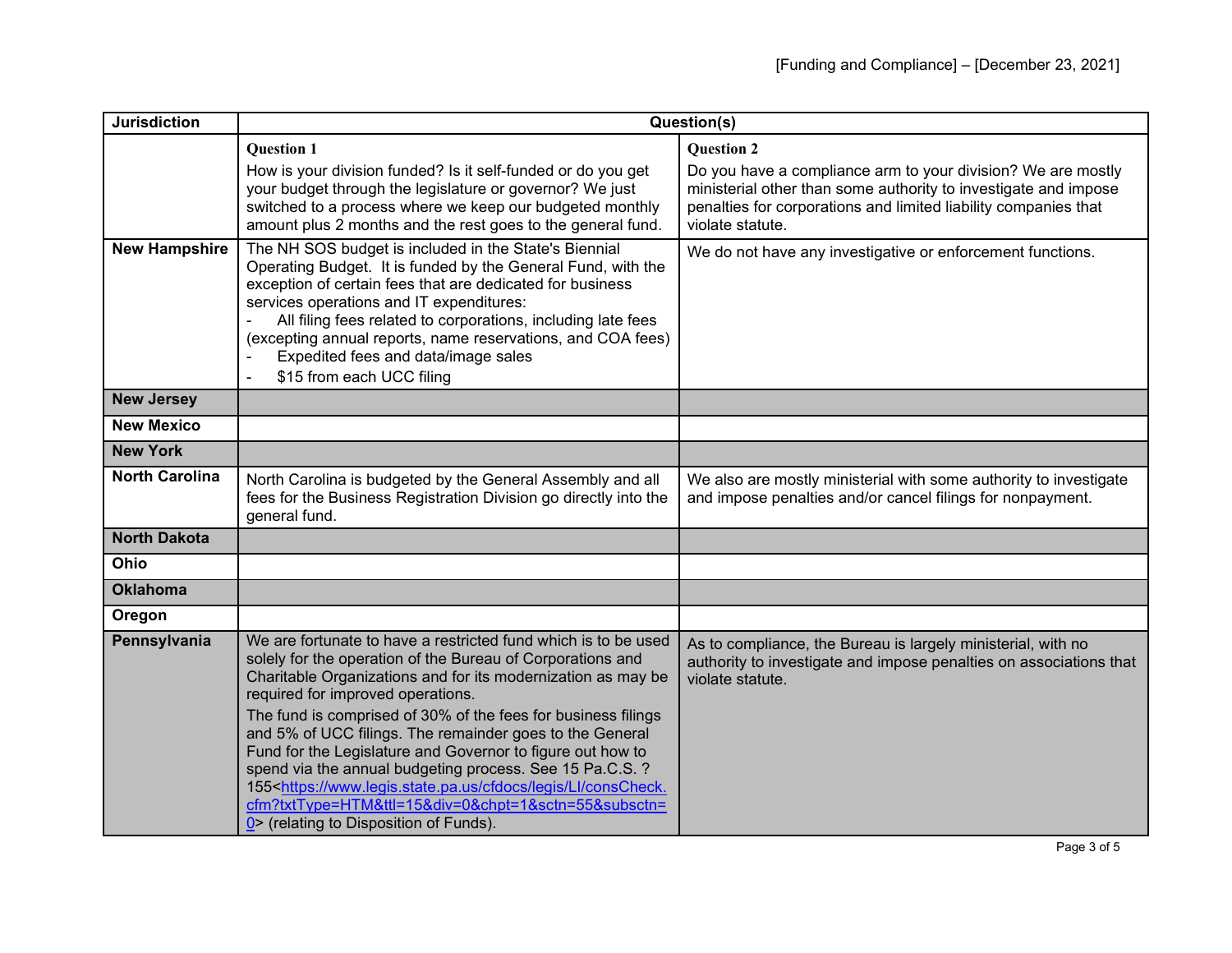| <b>Jurisdiction</b>   | Question(s)                                                                                                                                                                                                                                                                                                                                                               |                                                                                                                                                                                                                                                                                                     |
|-----------------------|---------------------------------------------------------------------------------------------------------------------------------------------------------------------------------------------------------------------------------------------------------------------------------------------------------------------------------------------------------------------------|-----------------------------------------------------------------------------------------------------------------------------------------------------------------------------------------------------------------------------------------------------------------------------------------------------|
|                       | <b>Question 1</b>                                                                                                                                                                                                                                                                                                                                                         | <b>Question 2</b>                                                                                                                                                                                                                                                                                   |
|                       | How is your division funded? Is it self-funded or do you get<br>your budget through the legislature or governor? We just<br>switched to a process where we keep our budgeted monthly<br>amount plus 2 months and the rest goes to the general fund.                                                                                                                       | Do you have a compliance arm to your division? We are mostly<br>ministerial other than some authority to investigate and impose<br>penalties for corporations and limited liability companies that<br>violate statute.                                                                              |
| <b>Rhode Island</b>   |                                                                                                                                                                                                                                                                                                                                                                           |                                                                                                                                                                                                                                                                                                     |
| <b>South Carolina</b> |                                                                                                                                                                                                                                                                                                                                                                           |                                                                                                                                                                                                                                                                                                     |
| <b>South Dakota</b>   |                                                                                                                                                                                                                                                                                                                                                                           |                                                                                                                                                                                                                                                                                                     |
| <b>Tennessee</b>      |                                                                                                                                                                                                                                                                                                                                                                           |                                                                                                                                                                                                                                                                                                     |
| <b>Texas</b>          |                                                                                                                                                                                                                                                                                                                                                                           |                                                                                                                                                                                                                                                                                                     |
| <b>Utah</b>           |                                                                                                                                                                                                                                                                                                                                                                           |                                                                                                                                                                                                                                                                                                     |
| Vermont               |                                                                                                                                                                                                                                                                                                                                                                           |                                                                                                                                                                                                                                                                                                     |
| Virginia              |                                                                                                                                                                                                                                                                                                                                                                           |                                                                                                                                                                                                                                                                                                     |
| Washington            | We are self-funded though (non-appropriated) user fees.<br>Specifically \$10 of each annual report goes to a dedicated<br>(revolving fund) account to sustain operations. We then have<br>to up or down staff according to business needs. It also<br>provides enough revenue to sustain our existing system while<br>preparing for the next generation of filing system. | We are ministerial and fight to stay that way. If there is a conflict<br>in the record, or accusations of wrong doing then it becomes a<br>civil or law enforcement matter to resolve. The AG will get<br>involved if the dispute/disagreement rises to a level of consumer<br>protection or fraud. |
| <b>West Virginia</b>  |                                                                                                                                                                                                                                                                                                                                                                           |                                                                                                                                                                                                                                                                                                     |
| <b>Wisconsin</b>      |                                                                                                                                                                                                                                                                                                                                                                           |                                                                                                                                                                                                                                                                                                     |
| Wyoming               |                                                                                                                                                                                                                                                                                                                                                                           |                                                                                                                                                                                                                                                                                                     |

## **Additional comments:**

NASS did a survey of the Chief Deputies that included a question on how the offices are funded. <http://lists.iaca.org/private.cgi/iaca-section-bos-iaca.org/attachments/20211227/009dfec8/attachment.xlsx>

I hope it helps you! Happy Holidays! Leslie

Leslie Reynolds Executive Director